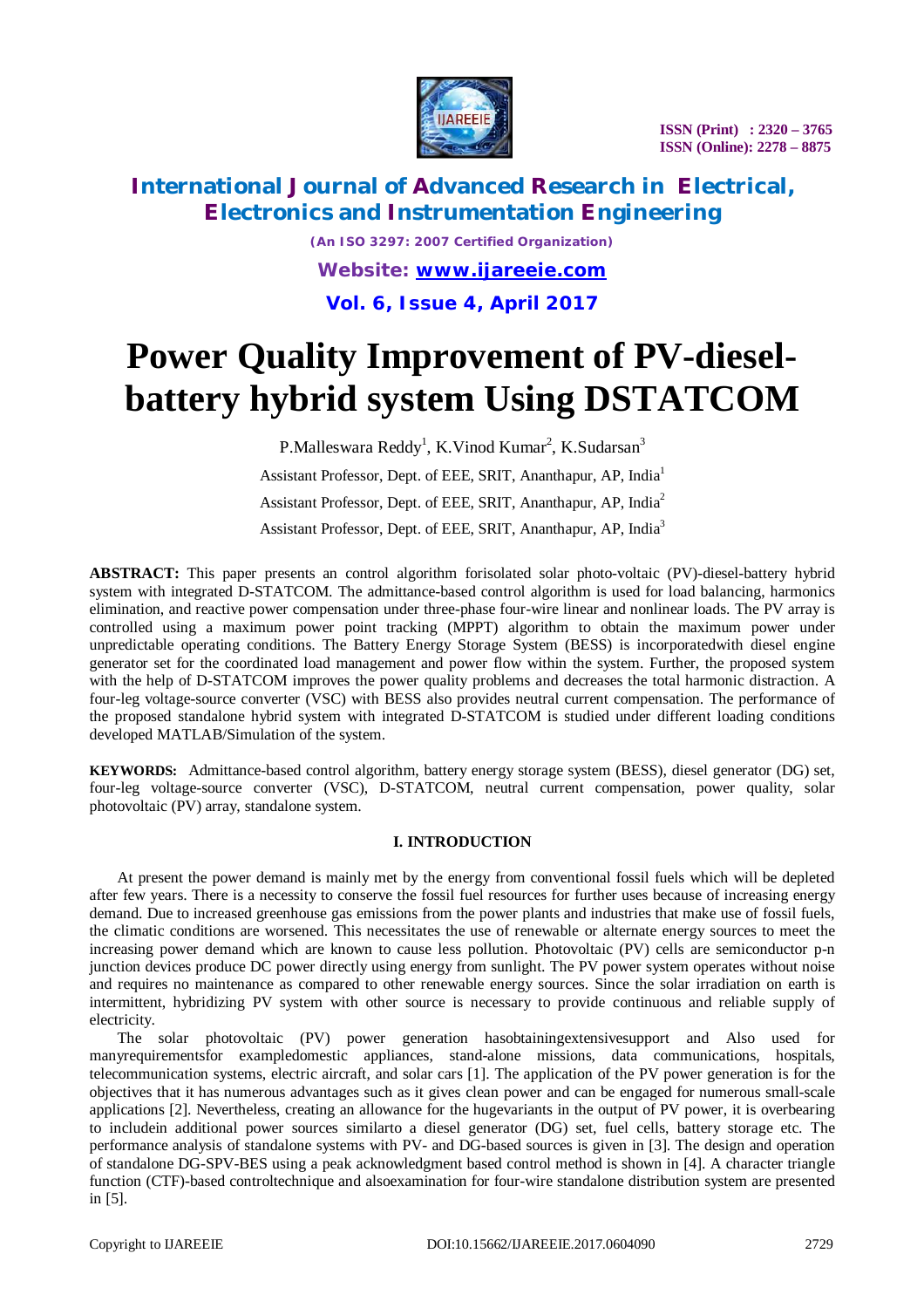

# **International Journal of Advanced Research in Electrical, Electronics and Instrumentation Engineering**

*(An ISO 3297: 2007 Certified Organization)*

### *Website: [www.ijareeie.com](http://www.ijareeie.com)*

### **Vol. 6, Issue 4, April 2017**

An enhanced phase-locked loop (PLL)-based control technique is shown in [6], whereas three PLLs are used for extraction of fundamental active and reactive power components of load currents. However, the simulation studies are presented in [4]–[6]. A multiple observer-based control technique for standalone PV-DGbased system is used in [7]. Nevertheless, the authors have given thatinvestigational results, however the control technique in [7] is compound and wantsthe alteration of internal restrictions. Distinct the control technique in [7], the proposed system customs a conductance-based simple control technique. Furthermore, a completeinvestigational study is used to authenticatealtogether the topographies of the system. The proposed system incorporates of a diesel-engine-driven permanent magnet synchronous generator (PMSG), PV array, D-STATCOM and BES. This microgrid is a demonstrative of a typical countryside hospital power supply arrangement which desires to safeguarduninterruptedand constant power supply for  $24 \times 7$  h. Consequently, the PMSG driven by a diesel engine safeguardscontrolled power supply. In order to sanctuary the effectiveness and to reductionofoperation cost, the DG set is made to function at 80– 100% of its full capacity [8]. This is for the reason that, under light-load conditions, the efficiency decreases and the maintenance cost withal increases as the DG set is exposed to carbon build up. Typically, to evade these difficulties, the DG is operated by possession a least loading of 80% by betokens of battery charging or the DG is made to turn ON/OFF dependent upon the loading [9]–[11]. However, the turn ON/OFF of the DG set is frequently not suggested as [12], [13].

1) The load mightdifferrecurrently. Therefore, the frequent turn ON/OFF of DG intensifications the mechanical maintenance.

2) The battery life decreases as the discharging current is high for the duration of transient periods.

Besides, the PMSG driven by the diesel engine does not require a separate excitation control. The machine is robust, efficient, brushless construction, and with less maintenance [14]. A battery energy storage system (BESS) is amalgamated to distribute load smoothing in the case of dissimilarities in PV array output potency.

The BESS is deliberated as ideal energy storage for a separate system as cognate to compressed air, super capacitors, fly-wheels, pumped hydro, and superconducting magnetic storage [15]–[17]. The employment of a separate system devised of PV array, DG set, and BESS intends to consummate the following essentialities.

1) To control the point of common coupling (PCC) voltage dependent upon the solar irradiance variations, and load variations and unbalances.

2) There is no obligation for the measurement of load for turn ON/OFF of DG.

3) The power quality of the system is enhanced by dipping the total harmonic distortion (THD) of PCC voltages and DG set currents under IEEE-519 standard.

4) To effectively controlled power flow between source and load.

5) The voltage-source converter (VSC) of BESS offers reactive power compensation and maintains the balanced DG currents. This reduces the vibration of shaft and over-heating of machines.

6) It allows neutral current recompense using four leg VSC.

Currently,the incrementation in the utilization of nonlinear loads such as refrigerators, electronics appliances, medical equipment, computers, etc., has highlighted the concern for power quality in the electrical distribution system. These loads insert harmonics and distort the current and voltage waveforms instigating poor power quality quandaries. The imaginable provision for the mitigation of the potency quality difficulties is with presence of custom power contrivances [18] while meeting the IEEE-519 standard. Three-phase four-wire loads are withal kenned to agonize from the quandary of neutral current due to nonlinearity and unbalance contemporary in the system. This may harvest astronomically immense quantity of neutral current which contains of triplen harmonics. The neutral current may effect overloading of the distribution system and causes extra heat losses, which may be hazardous and poses a solemn peril to the associated equipment. A four-leg VSC is utilized for neutral current emolument in integration to mitigate the current harmonics with other described advantages.

Moreover, the flexible operation of the system be contingent upon employment of the sundry control strategies. Some of the control algorithms that have been pragmatic for controlling are multiloop strategy [20], sliding-mode control [21], P controller-predicated technique [22] and enhanced phase locked technique. The authors are unsuccessful to discuss the potency quality and reactive power emolument. The replication of these controllers to the unbalance and dynamic conditions is slow.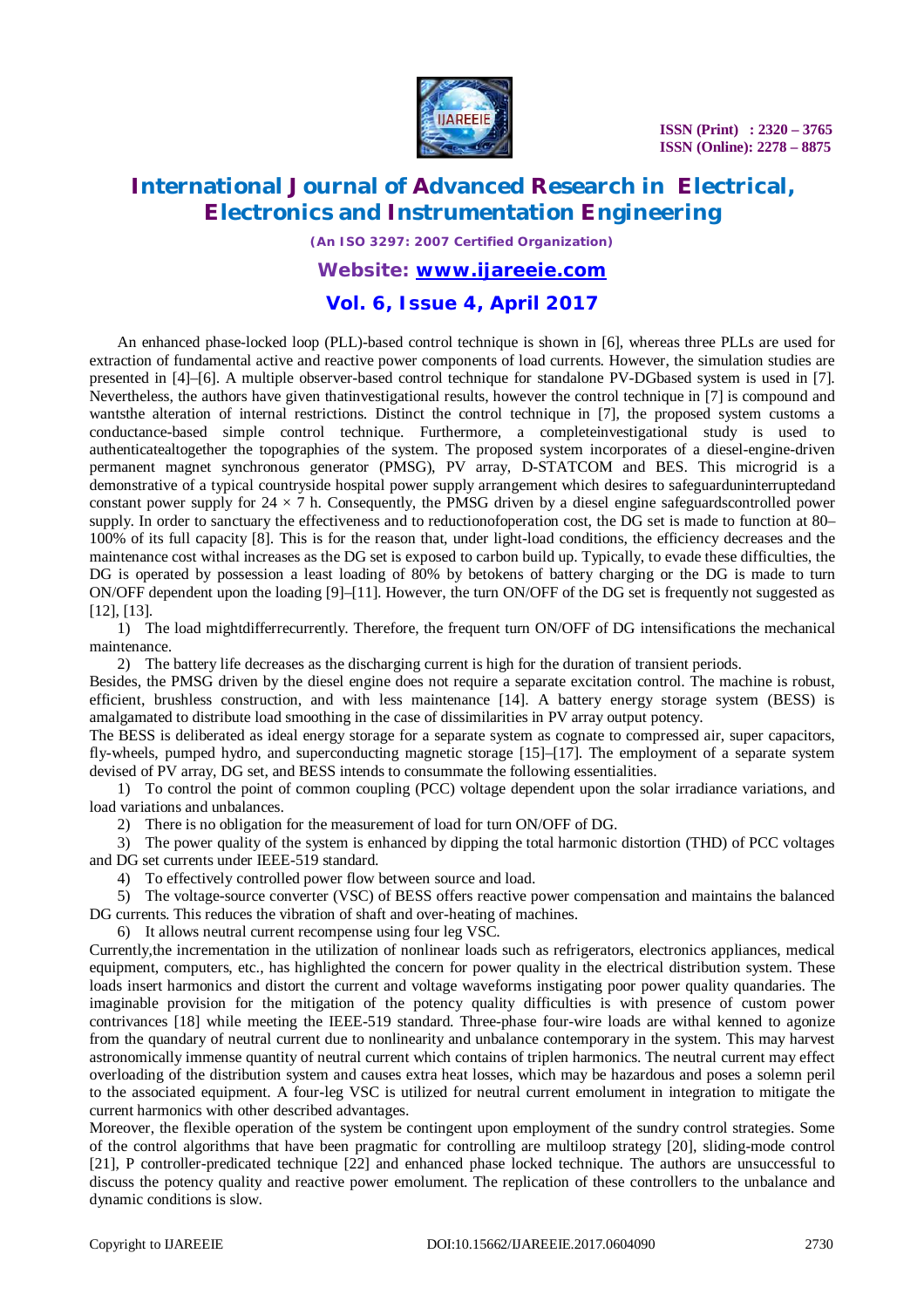

# **International Journal of Advanced Research in Electrical, Electronics and Instrumentation Engineering**

*(An ISO 3297: 2007 Certified Organization)*

### *Website: [www.ijareeie.com](http://www.ijareeie.com)*

### **Vol. 6, Issue 4, April 2017**

In this paper, an admittance-predicated control algorithm is applied for the estimation of reference power component of source currents in the PV-DG hybrid system. The admittance of the load is projected utilizing the active and reactive powers of the load. The conductance (GL) and susceptance (BL) are extracted from the prognosticable active power and reactive power of the three-phase four-wire loads, respectively. It is a simple mathematical formulation engendered on sinusoidal Fryze current control. This control approach is predicated on the Lagrange's multiplier method and the fundamental principle of the PQ theory where the computation through the Clarke's conversion is abstracted. Ergo, it distributes an enhancement in the mathematical calculations. Here, the inputs are the load currents  $(i<sub>La</sub>, i<sub>Lb</sub>, i<sub>Lo</sub>)$  and load voltages  $(v_a, v_b, v_c)$ , which are further utilized for the approximation of the active (p) and reactive (q) power components utilizing the formula verbalized in this paper. The oscillating component of potency is eliminated as it is passed through the low-pass filter (LPF) to obtain  $P_{dc}$  and  $Q_{dc}$ . These are utilized for the approximation of the reference conductance and susceptance, thus giving the value for the reference active and reactive power components. This method enables the abstraction of the fundamental components and compensates independently for the active and reactive powers even when the system includes of harmonics and unbalances at the PCC. The emolument sanctions balanced source currents to be drawn from the network. A D-STATCOM is integrated to the subsisting system to reduce the harmonic further. The controller responds more expeditious beneath the steady-state and dynamic conditions. The control employment is realized utilizing a four-leg VSC with admittance control algorithm.

#### **II. PROPOSED SYSTEM DESIGN AND CONFIGURATION**

The standalone system comprises of a PV array along with a boost converter, maximum power point tracking (MPPT) controller, diesel-engine-driven PMSG, a four-leg VSC with BESS, and three-phase four-wire AC loads as shown in Fig. 1. The voltage at the PCC is recuperated by organizing the reactive power through VSC control. Under varying conditions of generation and loads, BESS offers charging during the daytime when the insolation is astronomically immense and the load is less. The battery discharges to compensate for any deficits. The DG set operates while maintaining the system frequency under varying generation and loads. The terminal capacitor provides a constant rated terminal voltage at no load. A four-leg VSC is interfaced along with its dc bus. The ripple filter and interfacing inductors are habituated to eliminate the switching harmonics.



Fig. 1. Schematic diagram of the proposed system.

The considerations required for the cull of sundry elements are discussed as follows and their values are given in the Appendix.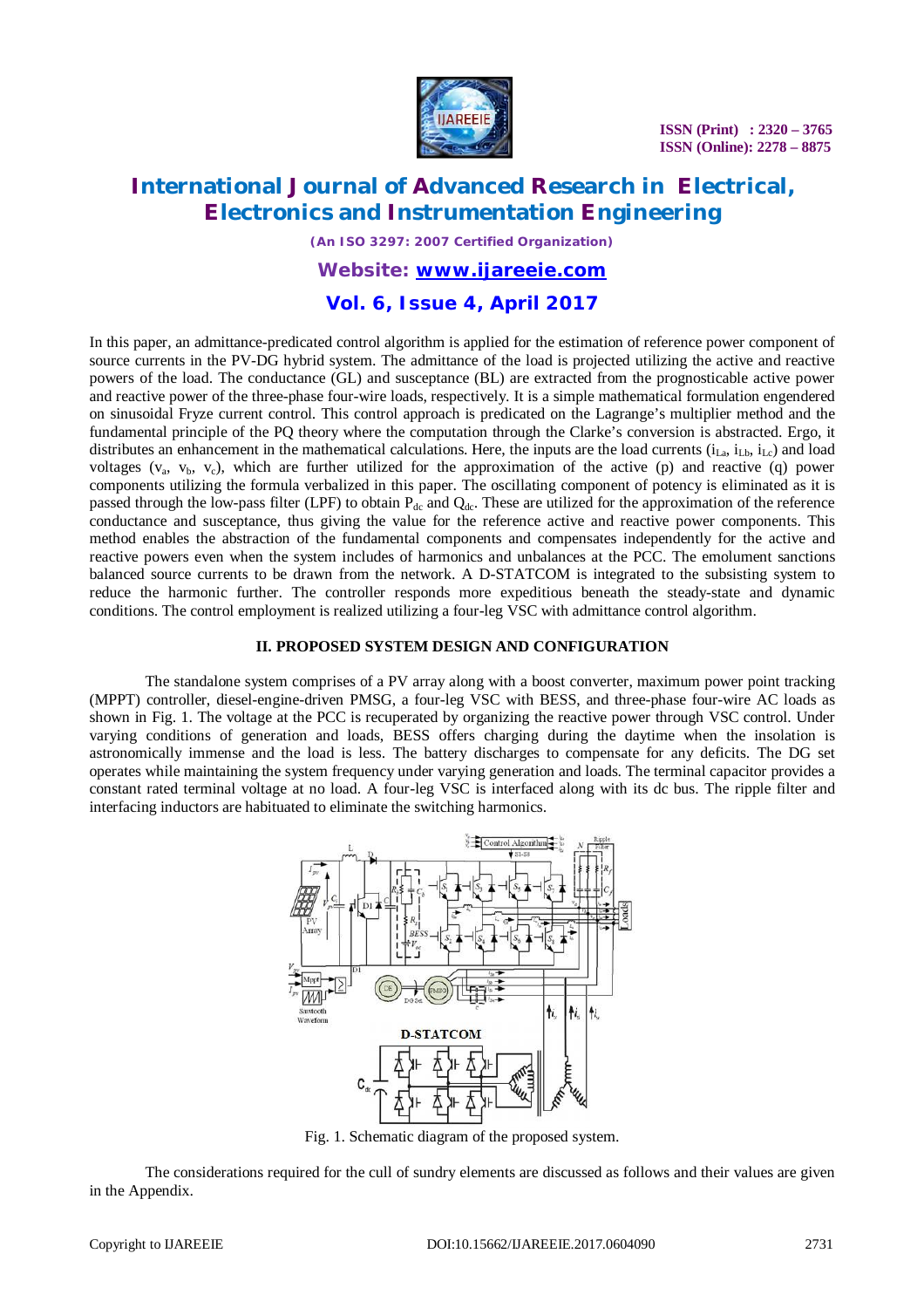

*(An ISO 3297: 2007 Certified Organization)*

### *Website: [www.ijareeie.com](http://www.ijareeie.com)*

**Vol. 6, Issue 4, April 2017**

#### *A. Solar PV Array*

The PV array is essentially modeled with the series and parallel modules where insolation and ambient temperature acts as input [26].

The light-engendered current of the PV array depends linearly on the solar irradiation and is additionally influenced by the temperature as shown in Fig. 2. There are ten modules in series resulting in 205 V under open-circuit condition and 100 modules are connected in parallel for 30-A short-circuit current in the PV array. The PV array has been provided with a MPPT controller in order to operate at the maximum power point (MPP) at any given temperature and insolation level. The incremental conductance (IC) algorithm tracks the voltage and current at the maximum power of the solar [27]. This IC method performs good with noise repudiation and less mystification due to system dynamics. The IC method has been used here, which presents the MPP depending upon the slope of the potency curve. The slope of the curve is zero at MPP.



The MPPT controller regulates the control signal of the dc–dc boost converter until the following condition is satisfied:

$$
(\partial I/\partial V) = -(I/V). \tag{1}
$$

#### *B. Boost Converter*

The design parameters for a boost converter depend upon the current ripple, voltage ripple, and power rating. The boost converter is interfaced with MPPT controller for tracking the maximum puissance.

It is used to boost the voltage to 400 V to feed power to the battery.

The inductor of the boost converter is given as

$$
L_b = \frac{V_{\text{in}} DT}{\Delta I} = \frac{165 \times 0.5875 \times 1 \times 10^{\circ - 4}}{0.1 \times 27.27} = 3.55 \,\text{mH} \approx 4 \,\text{mH}
$$

Where*V*inis the input voltage. *D* is the duty cycle, *T* is the time period, and  $\Delta I$  is the inductor ripple current. The value of Δ*I* is taken as 10% of the input current. The variation caused by the ripples on the PV power is taken care with the addition of a capacitor (*Ci*) at the input of the boost converter as shown in Fig. 1. This absorbs the ripples and smoothen the power flowwithin the system.



Fig. 3. Admittance-based control algorithm.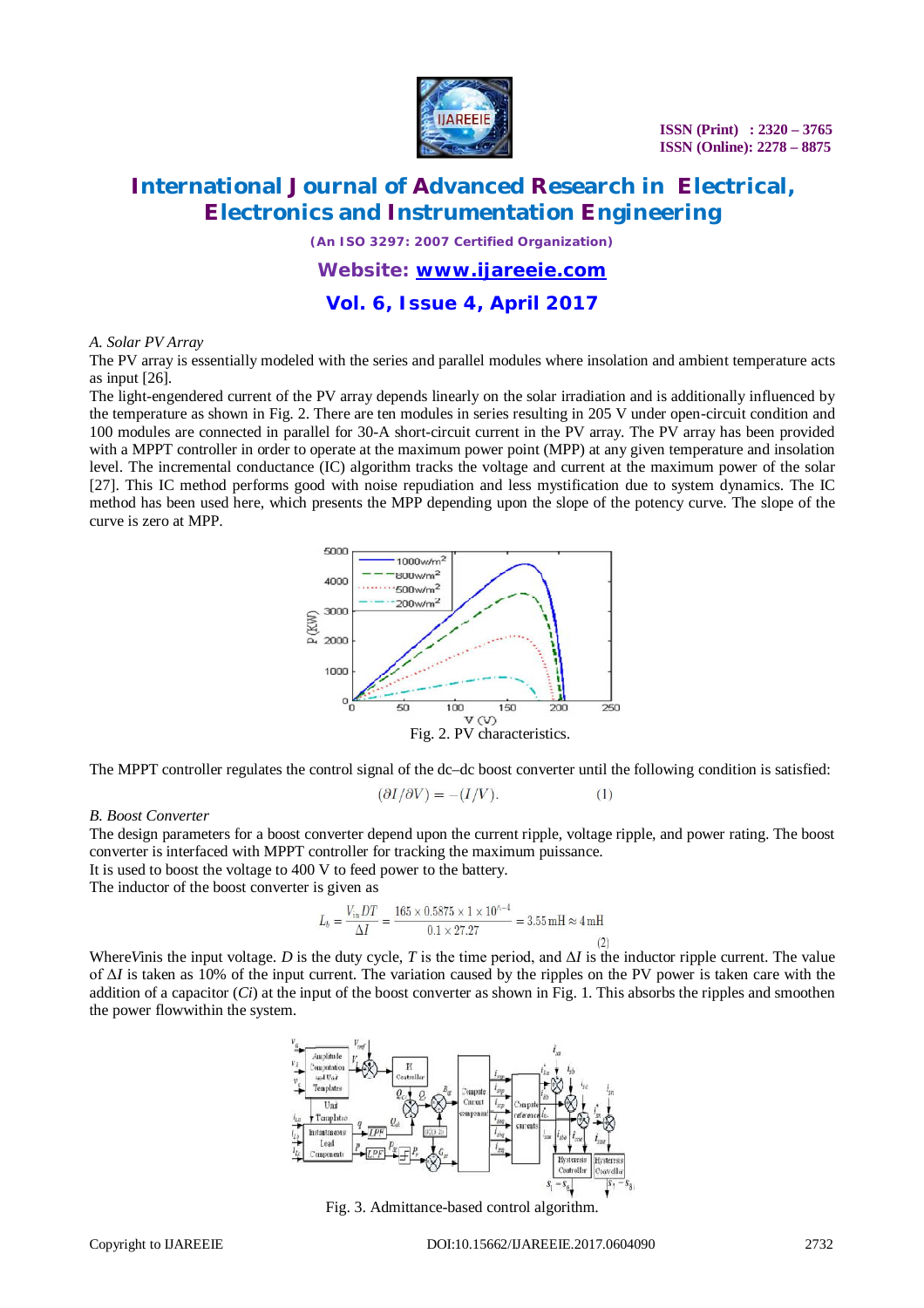

# **International Journal of Advanced Research in Electrical, Electronics and Instrumentation Engineering**

*(An ISO 3297: 2007 Certified Organization)*

*Website: [www.ijareeie.com](http://www.ijareeie.com)*

**Vol. 6, Issue 4, April 2017**

#### *C. Battery Energy Storage System*

The battery is connected at the dc link of the VSC. The battery is an energy storage unit, its energy is represented in kilowatt-hour, and a capacitor is used to model the battery unit as shown in Fig. 1. A 2.8-kWh capacity battery rack is used for the energy storage. Therefore, 36 sections of 12 V and 7 Ah are connected in series. The parallel configuration of  $R_b$  and  $C_b$  describes the charging/discharging stored energy and voltage. The value of resistance  $R_b$  = 10 kΩ is large, while *Rs*= 0*.*1 W is very small for all practical purposes. The battery operates according to the load variations. In conditions, when the load demand has increased, under those conditions, the power stored in the battery is used, and therefore, the battery starts discharging according to its discharge rate. In the case of reduced load demand, the battery charges from the available PV power once the load demand is satisfied.

#### *D. Ripple Filter*

The first-order LPF is tuned at half the switching frequency. It is used to filter the switching ripples of a VSC at PCC. The selected switching frequency is 10 kHz. The switching frequency of 10 kHz is selected, as it would give reduced losses and the size of the components is appropriate according to the selected switching frequency as compared to other value of switching frequency. The value of capacitor is taken as  $10 \mu$ F. The ripple filter consists of a resistor in series with the capacitor. The value of the resistor is considered to be 5  $\Omega$ .

#### **III. STANDALONE HYBRID SYSTEM**

#### **D-STATCOM**

STATCOM is stand for Static Compensator. It is one of the FACTS family devices. As we know FACTS devices stand for Flexible AC Transmission Systems. It consists of a group of power electronic devices such as IGBT, GTO and transistor. FACTS Devices functioning as same as other power system controllers such as transformer tap changers, phase shifting transformers, passive reactive compensators, and synchronous condensers [26]. To categorize the FACTS Devices, it can be seen by the way they connected to the power systems, either in shunt, series on in shuntseries connection.

Basically a STATCOM is a system that relates closely with power electronic device. One of the power electronic device that be used in STATCOM is voltage source converter (VSC) .Voltage source converter functioning as a source or supplier. It will provide a reactive AC and active AC power to an electrical system. Usually a STATCOM is installed to support electricity networks that have a poor power factor and often poor voltage regulation. Besides that, STATCOM can also be used in wind energy, voltage stabilization, and harmonic filtering. It also may be used for the dynamic compensation of power transmission system, providing voltage support and increased transient stability margins. However, the most common use of STATCOM is for voltage stability [27].

The general arrangement of STATCOM is shown in figure 2.14 .STATCOM system functioning as same as static VAR Compensator (SVC). Both of them provide shunt compensation by using a voltage source converter. The basic principle of operation of STATCOM is generation of a controllable AC voltage source behind a transformer leakage reactance by a voltage source converter connected to a DC capacitor. The voltage difference across the reactance produce active and reactive power exchanges between the STATCOM and power system [26].

A D-STATCOM consists of Voltage Source Converter (VSC), a DC energy storage device, a capacitor, and a coupling transformer to connect the D-STATCOM through it in shunt to the distribution network.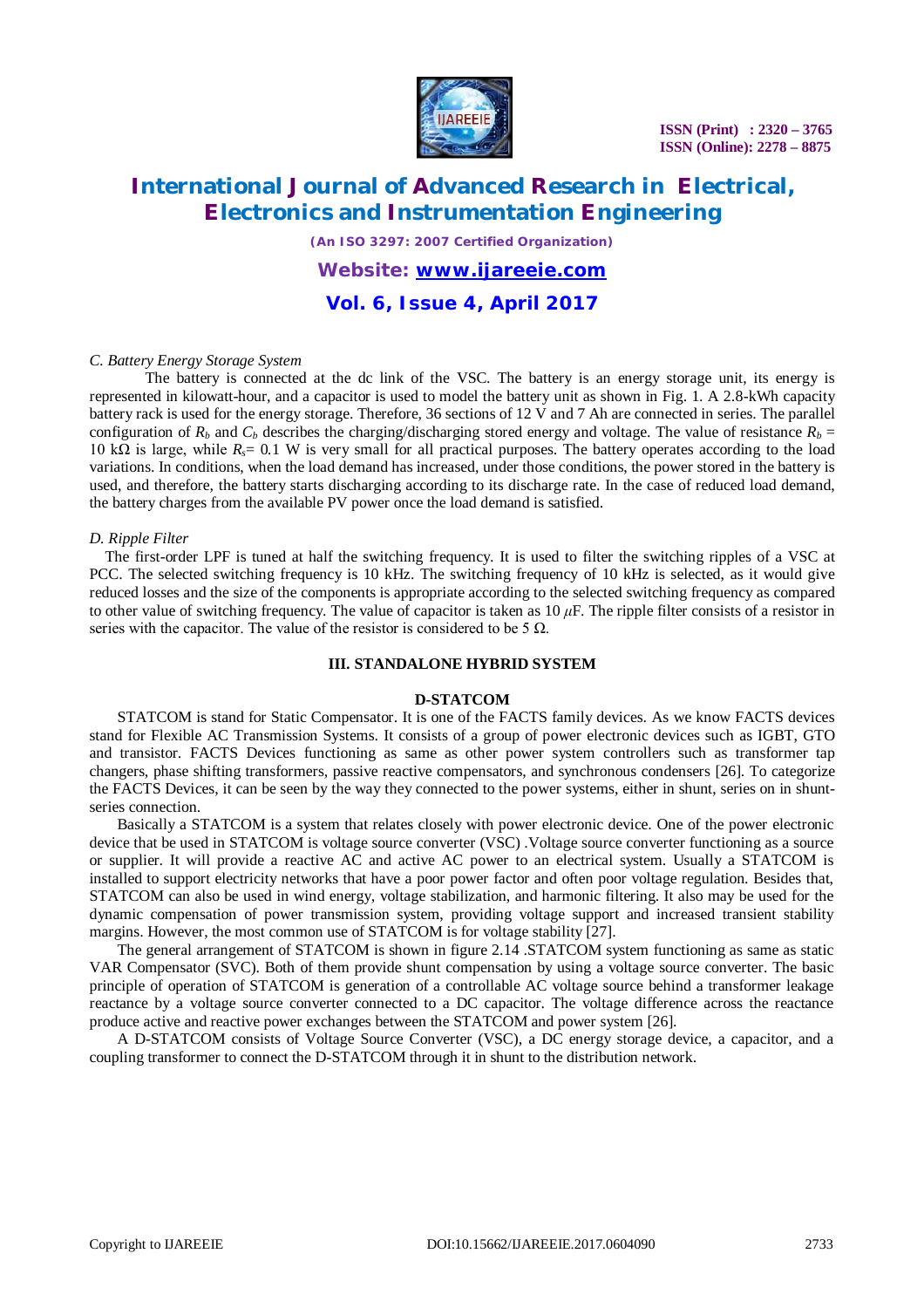

*(An ISO 3297: 2007 Certified Organization)*

*Website: [www.ijareeie.com](http://www.ijareeie.com)*

**Vol. 6, Issue 4, April 2017**



#### *A. Main Components of (D STATCOM)*

D-STATCOM consists of three main components that is Voltage Source Converter (VSC), Energy Storage Circuit, and it Controller system. Each one of this component play an important role to ensure that D-STATCOM can operate wisely without have any problems.

**Voltage Source Converter (VSC)** is one of the power electronic devices.VSC is the most important component in D-STATCOM and it can generate a sinusoidal voltage waveform with any required magnitude, with any required phase angle and also with any required frequency. Usually VSC is mostly used in Adjustable Speed Drive but it also can be used to mitigate the voltage sags. VSC is used to replace the voltage or to inject the 'missing voltage'. The missing voltage can be defined as the difference between the actual voltage and the nominal voltage [29].

Normally, the converter is based on some kind of energy storage which will get the supply from the DC voltage. This converter is used the switching based on a sinusoidal PWM method. The PWM offers simplicity and good response. The device that used for the switching is an IGBT power electronic device.

**Energy Storage Circuit:** The purpose of energy storage is to maintain theDC side voltage of VSC. It can be capacitor or DC source, e.g. battery. Traditional STATCOM only has DC capacitor, thus; only reactive power can be injected to the power system by STATCOM, whereas both active and reactive power can be injected to the power system by STATCOM if DC source is used. In energy storage circuit, the DC source was connected in parallel with the DC capacitor. DC source is act as a battery that will supply a power meanwhile the DC capacitor is the main reactive energy storage element. It carries the input ripple current of the converter. To charged the DC capacitor, it could be used either a battery source or it could be recharged by the converter itself [30].

Filter and Control part: As the Pulse-Width Modulation (PWM)technique is used in VSC, the output voltage of VSC has switching ripple, which bring harmonics into the current injected to the power system. These harmonics will affect the voltage quality of the power system. Therefore, a relatively small reactor is installed between VSC and the point of the system which the D-STATCOM is connected, to filter those harmonics in the current. The filter can be Lfilter, LC-filter and LCL-filter.

The aim of the controller system is to maintain the constant voltage magnitude at the point where a sensitive load is connected under system disturbances. The control system element can only measured the RMS voltage magnitude that measured at the load point. For the controller system there is no requirements of the reactive power measurements. The input for the controller system is an error signal. This error signal is obtained from the reference signal measured at the terminal voltage and RMS voltage magnitude that measured at the load point. First of all, this error signal will enter to the sequence analyzer blockWhich is functioning to measure the harmonic level in that signal. Then, the PI controller will process this error signal and come out with the output in term of the angle,  $\partial$ . This angle can drive the error to zero. Next, this angle will be summed with the phase angle of the supply voltage which is assumed to be 120 ̊ to produce the suitable synchronizing signal, required to operate the PWM generator [31]. Then, this angle will be submitted to the PWM signal generator. PWM generator will generate the sinusoidal PWM waveform or signal.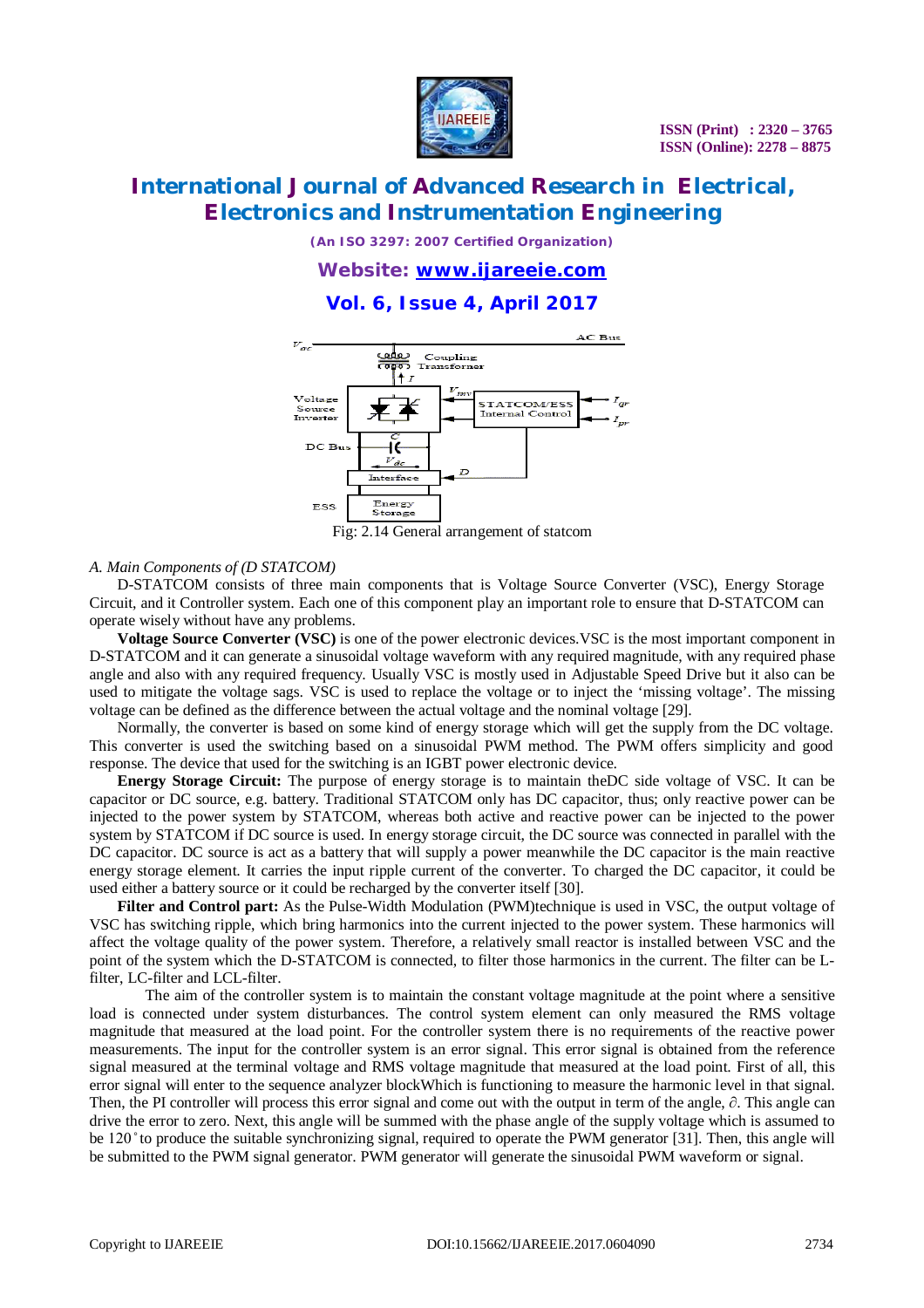

*(An ISO 3297: 2007 Certified Organization)*

### *Website: [www.ijareeie.com](http://www.ijareeie.com)*

**Vol. 6, Issue 4, April 2017**

#### *B. Distribution Static Compensator Configuration*

In its most basic form, the STATCOM configuration consist of a two level voltage source converter (VSC), a dc energy storage device, a coupling transformer connected in shunt with ac system, and associated control circuit [28].Figure 2.15 depicts the schematic diagram of the STATCOM. The VSC will convert the DC voltage across the storage device into AC output voltages that are in phase and coupled with the AC system through the reactance of coupling transformer. Since the AC output voltage connected directly with the coupling transformer, the exchange of active and reactive powers can be easily made between the converters and the AC system. The active and reactive power can be exchanged directly by adjusting the phase angle between the converter output voltage and the bus voltage at the point of common coupling.



Fig: 2.15 The schematic diagram of a STATCOM

There are many types of FACTS device such as Static VAR Compensator (SVC), Dynamic Voltage Restorer (DVR) and STATCOM itself. To see the advantages of STATCOM, it can be compared with the Static VAR Compensator (SVC). There is a few main advantages of STATCOM over the conventional Static VAR Compensator (SVC) [32]. Firstly, STATCOM has significant size reduction due to reduced number of passive elements. Then, it is also can be able to supply required reactive power even at low voltages. Next, STATCOM is a creator reactive power current output capability at depressed voltages and it is also exhibits faster response and better control stability.

#### *C. Basic Configuration and Function of D-STATCOM*

DSTATCOM consist of three main part, namely injection transformer, voltage source inverter (VSI) and PWM generator with specific control scheme. The function of injection transformer is to inject the AC produced from VSI. On the other hand, the VSI is used to convert DC storage to AC while PWM generator is to generate the appropriate gate signal for the switching device in VSI to perform voltage sag mitigation function.

The voltage source inverter (VSI) could convert DC voltage into AC sinusoidal voltage before injection of current back to the power system is done via injection transformer. The total replacement of voltage or insertion of voltage to fill the dipped voltage could be done by implementation of this voltage source converter or specifically named as inverter. A DC energy storage is used to supply the converter with DC voltage, while the electronic switching devices invert DC into the output voltage required.

The most important part of DSTATCOM is its controller. By applying appropriate controller, various power quality disturbances could be solved specifically, includes voltage sag. The main purpose of the control scheme is to keep voltage magnitude fixed at the point where the power system is undergoing voltage sag problem. In modern controller, not only controller for voltage sag compensation, but also some other low-power application use PWM technique instead of Fundamental Frequency Switching (FFS) methods because PWM is more flexible, simple, and good response. Also, PWM techniques could be applied with high switching frequencies so that its efficiency could be maximized and also the switching losses could be drastically reduced.

The controller of the D-STATCOM is designed to conduct the reactive power exchange between the inverter and the system line by modifying the phase angle between the inverter voltage and line voltage. The reactive power output of the D-STATCOM could either be inductive or reactive, depending on the operation mode of D-STATCOM.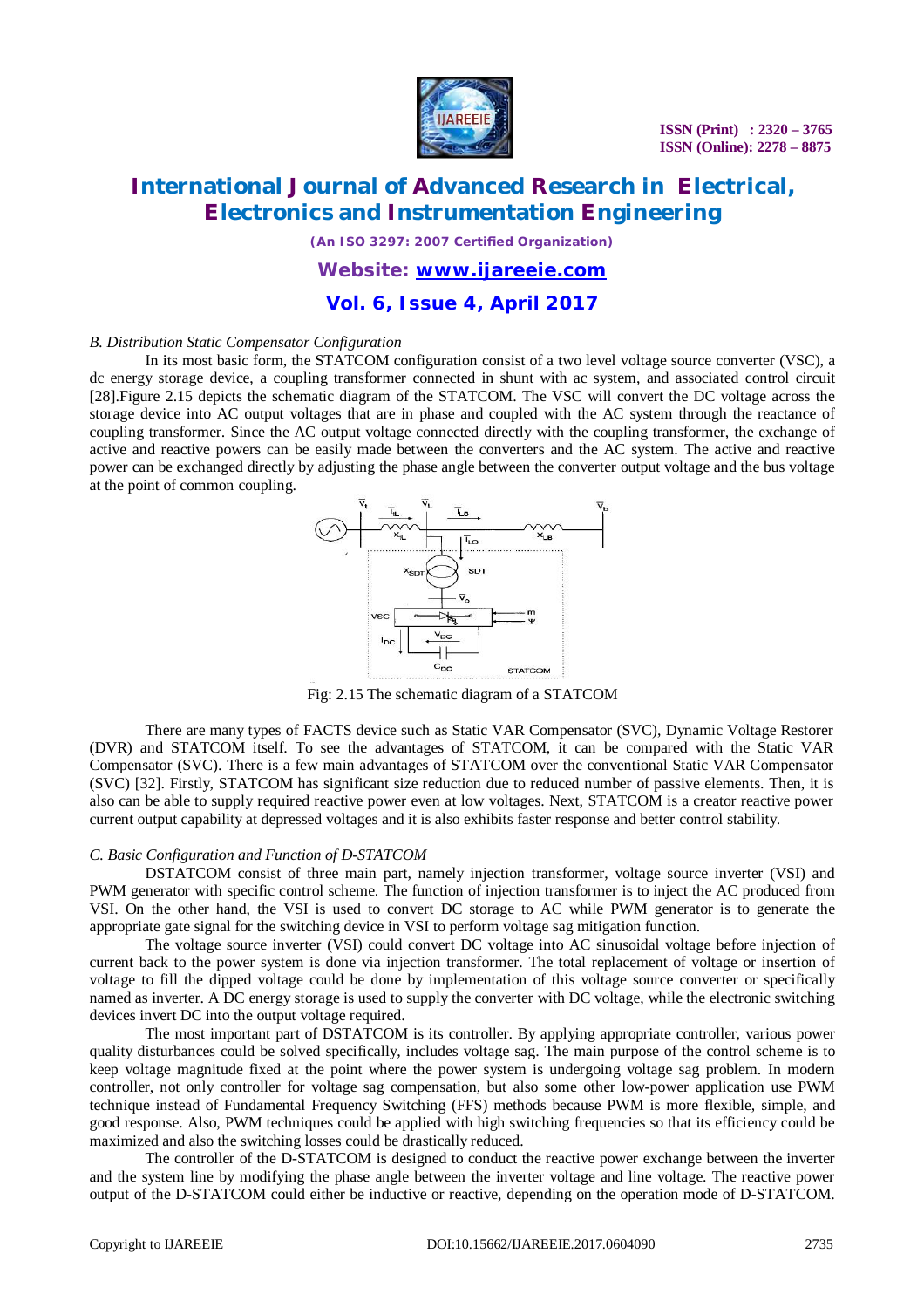

# **International Journal of Advanced Research in Electrical, Electronics and Instrumentation Engineering**

*(An ISO 3297: 2007 Certified Organization)*

### *Website: [www.ijareeie.com](http://www.ijareeie.com)*

# **Vol. 6, Issue 4, April 2017**

There are three operation modes. When the inverter voltage is same as the system voltage, no reactive power exchange is conducted. When the inverter voltage is larger than the system voltage, the D-STATCOM is having the inductive reactance, the current will be injected from the inverter to the system through the Injection transformer. Consequently, capacitive reactive power is generated by the D-STATCOM. When the inverter voltage is smaller than the system voltage, the D-STATCOM is responding as capacitive reactance, the current will passes through the injection transformer from the system to the inverter. Consequently, the inductive reactive power is absorbed by the D-STATCOM.

*D.Operation Modes of A D-STATCOM*

#### **1) No load mode**

If  $V_i$  is equal to  $V_s$ , the reactive power is zero and the D-STATCOM does not generate or absorb reactive power.



**Fig: 2.18 No load mode(** $V_s$ **<b>-V**<sub>i</sub>)

#### **2) Capacitive mode**

When  $V_i$  is greater than  $V_s$ , the D-STATCOM shows an inductive reactance connected at its terminal. The current I, flows through the transformer reactance from the DSTATCOM to the ac system, and the device generates capacitive reactive power.

> Capacitive Operation



I (Leading)

#### **3) Inductive mode**

If  $V_s$  is greater than  $V_i$ , the D-STATCOM shows the system as a capacitive reactance. Then the current flows from the ac system to the D-STATCOM, resulting in the device absorbing inductive reactive power.

#### **IV. CONTROL ALGORITHM**

The control algorithm extracts the fundamental component of the loads using the admittance control technique. Further, active and reactive power components of the load currents are determined. The proportional integral (PI) control loop produces reactive



**Fig: 2.19 Inductive mode (** $V_s > V_i$ **)** 

power (*Q*cv) for voltage control in order to compensate for any changes in reactive power in support to fluctuations in PCC voltages. The reference susceptance (*B*qt) for reactive component of source current is computed by deducting the three phase load reactive power (*Q*dc) from the PI controller output (*Q*cv). The reference conductance (*G*pt) is estimated using the reference load active power  $(Pr)$ . The load active power component is limited to operate the DG set at 80–100% of its full-load capacity with VSC-BESS allowing load leveling. Fig. 3 shows the block diagram of the control technique.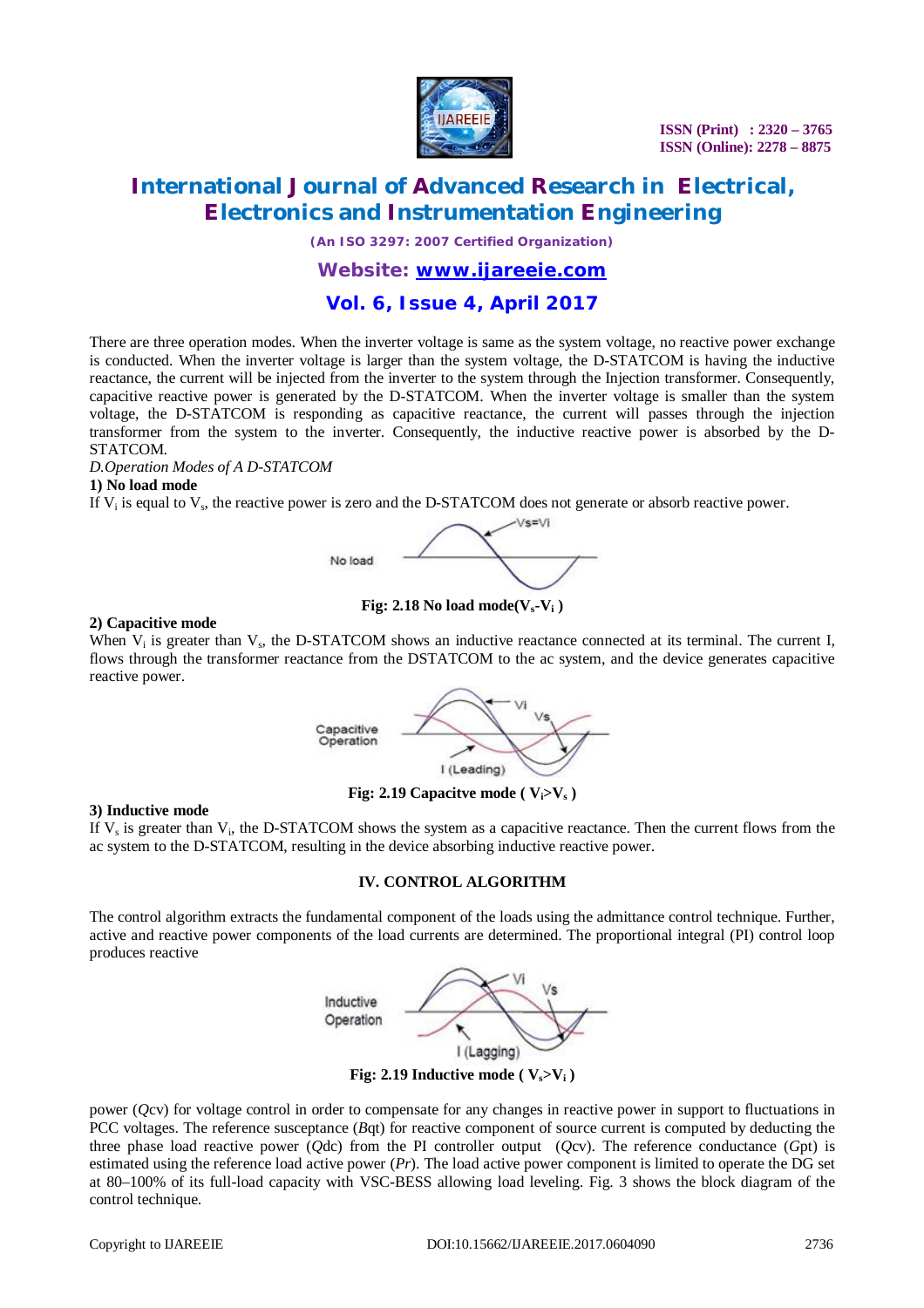

*(An ISO 3297: 2007 Certified Organization)*

### *Website: [www.ijareeie.com](http://www.ijareeie.com)*

### **Vol. 6, Issue 4, April 2017**

The evaluation of the control algorithm demonstrates its robustness and relatively faster response. As it is the simple estimation of the active and reactive power components, the quality of computation is increased. Further, while working with the mathematical calculations, there is no delay for obtaining the results and the occurrence of error within the system is also reduced. Therefore, the system performance improves with this control algorithm. *A. Determination of Unit Templates*

The amplitude of PCC voltage  $V_t$  and phase voltages are employed for the computation of in-phase unit template

$$
V_t = \sqrt{\{2 \times (v_a^2 + v_b^2 + v_c^2)/3\}}
$$
 (3)

$$
u_a = \frac{v_a}{V_t}, \quad u_b = \frac{v_b}{V_t}, \quad u_c = \frac{v_c}{V_t}.
$$
 (4)

The quadrature unit templates are estimated as

$$
w_a = (-u_a + u_c)/\sqrt{3}
$$
 (5)  
\n
$$
w_b = (3u_a + u_b - u_c)/2\sqrt{3}
$$
 (6)  
\n
$$
w_c = (-3u_a + u_b - u_c)/2\sqrt{3}.
$$
 (7)

#### *B. Admittance Control Technique*

The instantaneous load active power (p) and load reactive power (q) components are computed as follows. The calculated instantaneous components of load power consist of ac and dc components. The dc components are extracted using LPF

$$
p = \{v_t(u_a i_{\text{La}} + u_b i_{\text{Lb}} + u_c i_{\text{Lc}})\} = P_{\text{dc}} + P_{\text{ac}}
$$
(8)  

$$
q = -\{v_t(w_a i_{\text{La}} + w_b i_{\text{Lb}} + w_c i_{\text{Lc}})\} = Q_{\text{dc}} + Q_{\text{ac}}.
$$
(9)

The voltage error for the  $k<sup>th</sup>$  instant at PCC is given as

$$
V_e(k) = V_{\text{tref}}(k) - V_t(k) \tag{10}
$$

where V<sub>tref</sub> (k) is the terminal ac reference voltage amplitude and V<sub>t</sub> (k) is the amplitude of three-phase sensed ac voltages at PCC as given in (10).

The PI controller output for maintaining the PCC voltage at the  $k<sup>th</sup>$  sampling instant is given as

$$
Q_{\text{cv}}(k) = Q_{\text{cv}}(k-1) + k_{\text{pv}} \left[ V_e(k) - V_e(k-1) \right] + k_{\text{iv}} V_e(k)
$$

where $k_{\text{pv}}$  and  $k_{\text{iv}}$  denote the proportional and integral gains of the PI controller.

The reference reactive power component  $(O_r)$  is computed from the difference of the PI controller output  $(O_{cv})$  and the load reactive power component  $(Q_{dc})$  as

$$
Q_{r} = Q_{cv} - Q_{dc} . (12)
$$

The active power drawn from the DG set  $(P_r)$  is limited to  $0.8P_R \leq P_{\text{dc}} \leq 1.0P_R$ . The reference source active power The reference conductance  $(G_{\text{nt}})$  and susceptance  $(B_{\text{nt}})$  of the load corresponding to the reference active  $(P_r)$  and reactive power  $(Q_r)$  components are derived as

$$
G_{\rm pt} = P_r / \{ V_t^2(3/2) \} \tag{13}
$$

$$
B_{qt} = Q_r / \{V_t^2(3/2)\}
$$

$$
i_{\text{Sap}} = G_{\text{pt}} V_t u_a, \quad i_{\text{Sbp}} = G_{\text{pt}} V_t u_b, \quad i_{\text{Scp}} = G_{\text{pt}} V_t u_c \quad (15)
$$
  

$$
i_{\text{Saq}} = B_{\text{pt}} V_t w_a, \quad i_{\text{Sbg}} = B_{\text{pt}} V_t w_b, \quad i_{\text{Scq}} = B_{\text{pt}} V_t w_c. (16)
$$

The total reference source currents ( $i*Sa$ ,  $i*S$  b,  $i*S$  c) are obtained as sum of in-phase and quadrature components of reference source currents of individual phases as

$$
i_{\text{Sa}}^* = i_{\text{sap}} + i_{\text{saq}}, \quad i_{\text{Sb}}^* = i_{\text{sbp}} + i_{\text{sbq}}, \quad i_{\text{Sc}}^* = i_{\text{scp}} + i_{\text{scq}}.
$$
\n(17)

 $(14)$ 

 $\overline{1}$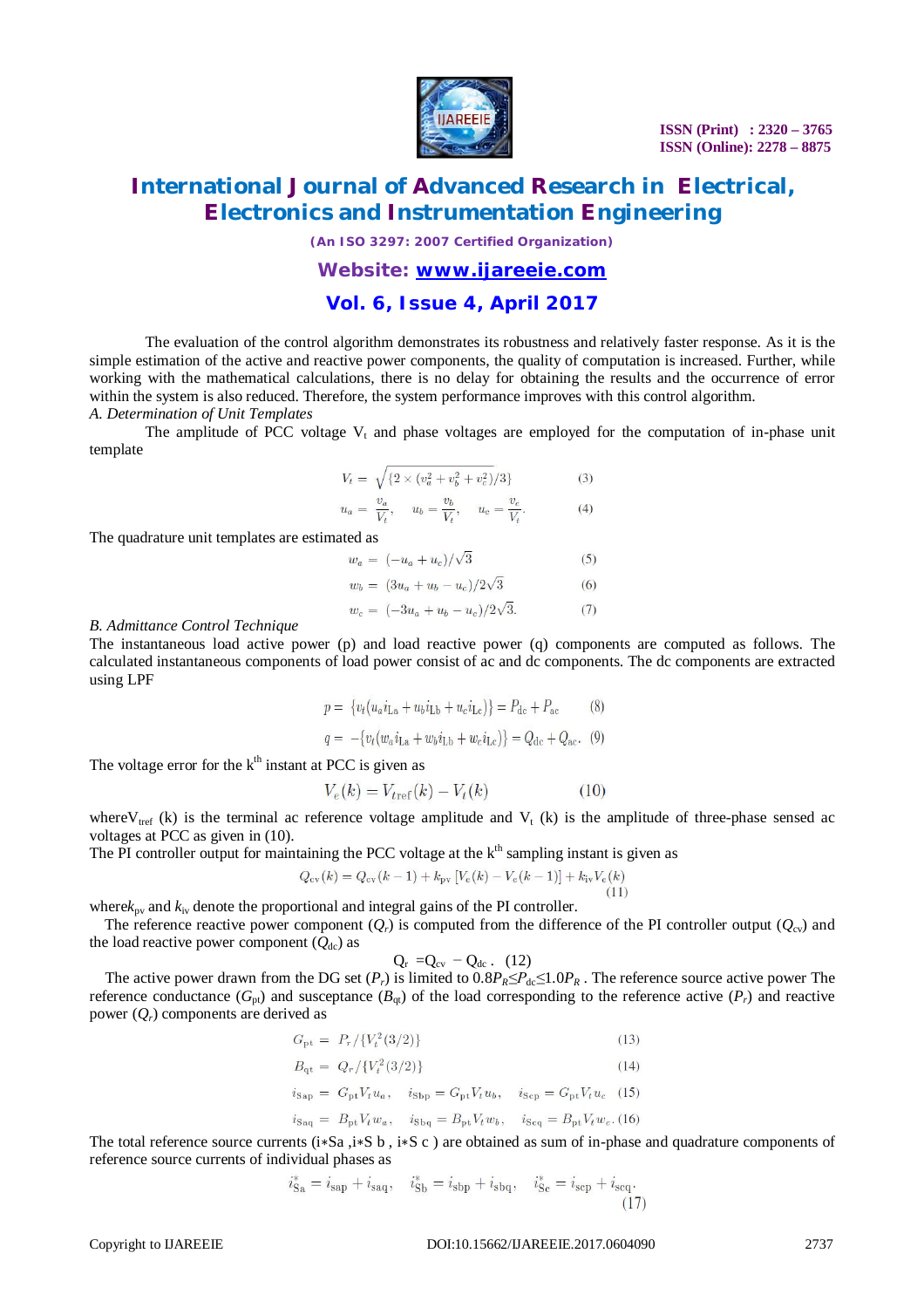

# **International Journal of Advanced Research in Electrical, Electronics and Instrumentation Engineering**

*(An ISO 3297: 2007 Certified Organization)*

### *Website: [www.ijareeie.com](http://www.ijareeie.com)*

**Vol. 6, Issue 4, April 2017**

#### *C. Neutral Current Compensation*

This fourth leg of VSC provides direct control over the source neutral current. The reference neutral current (*i <sup>∗</sup>Sn*) is compared with the sensed source neutral current (i*Sn*), as shown in Fig. 3. These are used in hysteresis current controller to produce switching signals for four leg of VSC.

#### **V. SIMULATION RESULTS**

The response of a standalone system is analyzed undernonlinear load using sim-power system toolbox in MATLAB/ SIMULINK. The performance of the system is observed during line outage in one of the three phases at time  $t = 1.5$  s to 1.56 s, as shown in Fig. 4. It is observed that for a subjected load unbalance in the system, the four-leg VSC has the capability of harmonics elimination as the source currents and the source voltages are maintained constant and neutral current compensation is provided while maintaining a zero source neutral current. The neutral current compensation provided by the four-leg VSC is clearly illustrated with the variations in the load neutral current and VSC neutral current waveforms. The system maintains itsPCC voltage at the desired level. Moreover, it should be noted that even during unbalanced loading, the supply currents are balanced and sinusoidal there by leading to balanced loading on the DG, which in turn results in reduced maintenance and improved efficiency of DG.



Fig. 4. Performance of the proposed system under unbalance nonlinear load.

#### **VI. CONCLUSION**

The admittance-based control technique has been used for a PV-diesel-battery hybrid system with a D-STATCOM for an uninterrupted power supply (UPS) and power quality improvement. The incremental-based MPPT algorithm has carried maximum solar array power under unpredictable conditions of temperature and insolation radiation. The method has been demonstrated to eliminate harmonics, load balancing, and to provide neutral current compensation by incorporating four-leg VSC in the system. The PCC voltage and frequency have been maintained constant. Satisfactory performance of the system has been observed through MATLAB/Simulation results acquired for steady-state and dynamic conditions under both linear/nonlinear loads.